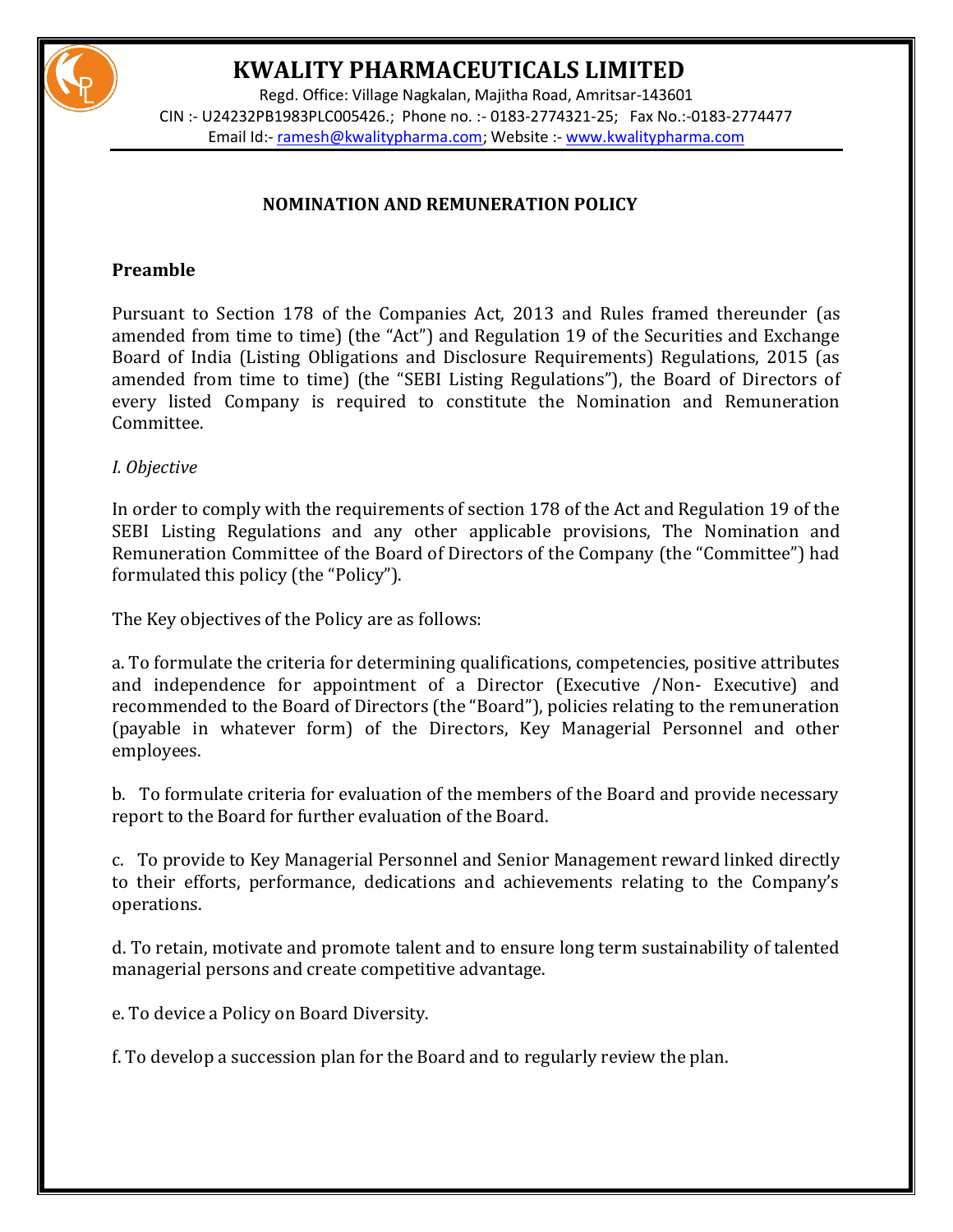Regd. Office: Village Nagkalan, Majitha Road, Amritsar-143601 CIN :- U24232PB1983PLC005426.; Phone no. :- 0183-2774321-25; Fax No.:-0183-2774477 Email Id:- [ramesh@kwalitypharma.com;](mailto:ramesh@kwalitypharma.com) Website :- [www.kwalitypharma.com](http://www.kwalitypharma.com/)

g. To determine whether to extend or continue the term of appointment of the Independent Director(s), on the basis of report of the performance evaluation of Independent Directors.

### *II. Definitions*

a. **"Act"** means the Companies Act, 2013 and the Rules framed thereunder, as amended from time to time.

b. **"Board"** means the Board of Directors of the Company.

c. "**Directors"** shall mean the Directors of the Company.

d. "**Key Managerial Personnel" or KMP** means:

in relation to a company as defined sub -section 51 of section 2 of the Companies Act, 2013 means and includes:

(i) The Chief Executive Officer and the Managing Director or the Manager;

(ii) The Company Secretary;

(iii) The Whole Time Director

(iv) The Chief Financial Officer

(v) Such other officer, not more than one level below the directors who is in the whole time employment, designated as Key Managerial Personnel be the Board; and

(vi) Such other officer as may be prescribed.

e. "**Senior Management"** shall mean officers/personnel of the listed entity who are the members of its core management excluding board of directors and normally this shall comprise all the members of management one level below the chief executive officer/managing director/ whole time director/ manager (including chief executive officer/manager, in case they are not part of the board) and shall specifically include Company Secretary and Chief Financial Officer.

f. "**Independent Director**" means a director referred to in section 149(6) of the Act.

*III. Appointment and Removal of Directors, KMPs and Senior Management.*

**a. Appointment Criteria and Qualifications:**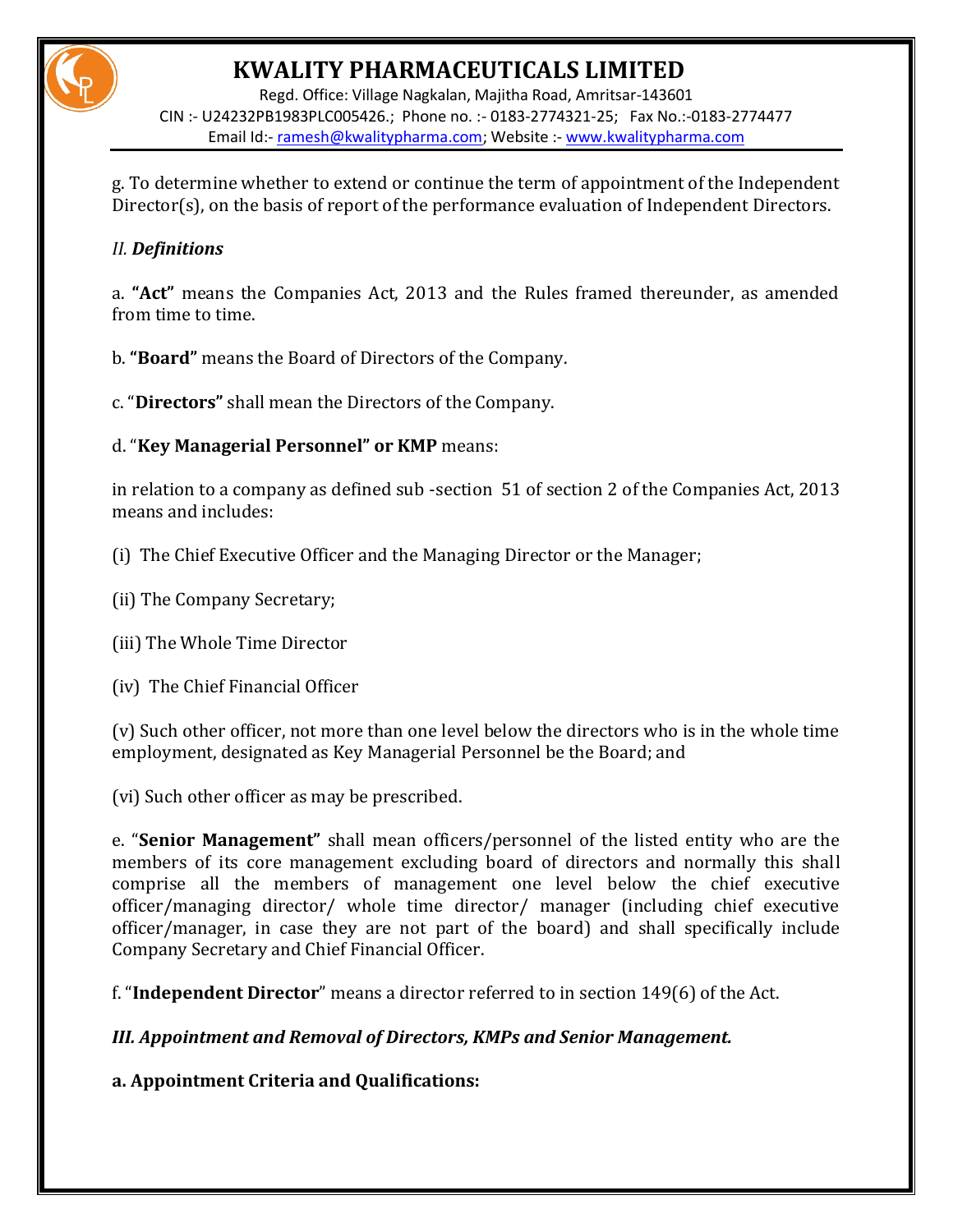Regd. Office: Village Nagkalan, Majitha Road, Amritsar-143601 CIN :- U24232PB1983PLC005426.; Phone no. :- 0183-2774321-25; Fax No.:-0183-2774477 Email Id:- [ramesh@kwalitypharma.com;](mailto:ramesh@kwalitypharma.com) Website :- [www.kwalitypharma.com](http://www.kwalitypharma.com/)

i. the committee shall identify and ascertain the integrity, qualification, expertise and experience of the person for appointment as Director, KMP or Senior Management and recommended to the Board his/her appointment.

ii. A person should possess adequate qualification, expertise and experience for the position he/she considered for appointment. The Committee has the discretion to decide whether qualifications, expertise and experience possessed by the person is sufficient/ satisfactory for the concerned position.

iii. The Company shall not recommend or appoint or continue the employment of any person as the Managing Director, Whole Time Director or manager within the meaning of the Act, who has attained the age of 70 (seventy) years.

Provided that the appointment of such person who has attained the age of 70 (seventy) years shall be made with the approval of the Shareholders by passing special resolution, based on the explanatory statement annexed to the notice of the Meeting of the Shareholders for such motion indicating the justification for appointment or extension of appointment or extension of appointment beyond the age of 70(seventy) years.

### b. **Term/Tenure:**

### *(i) Managing Director/Whole Time Director*

The Company shall appoint or re-appoint any person as its Managing Director or Executive Director for a term not exceeding five years at a time. No re-appointment shall be made earlier than one year before the expiry of term.

### *(ii) Independent Director*

An Independent Director shall not hold office for more than two consecutive terms. However such independent directors shall be eligible after the expiry of three years of ceasing to become an independent director, subject to the independent director, during the said period of three years not being associated with the company in any other capacity, either directly or indirectly.

Any tenure of Independent Director on the date of the commencement of Companies Act, 2013 shall not be counted as a term under section 149 of the Companies Act, 2013.

At the time of appointment of Independent Director it should be ensured that, the number of Directors as on the Board, one third of directors in case of listed company should be independent director.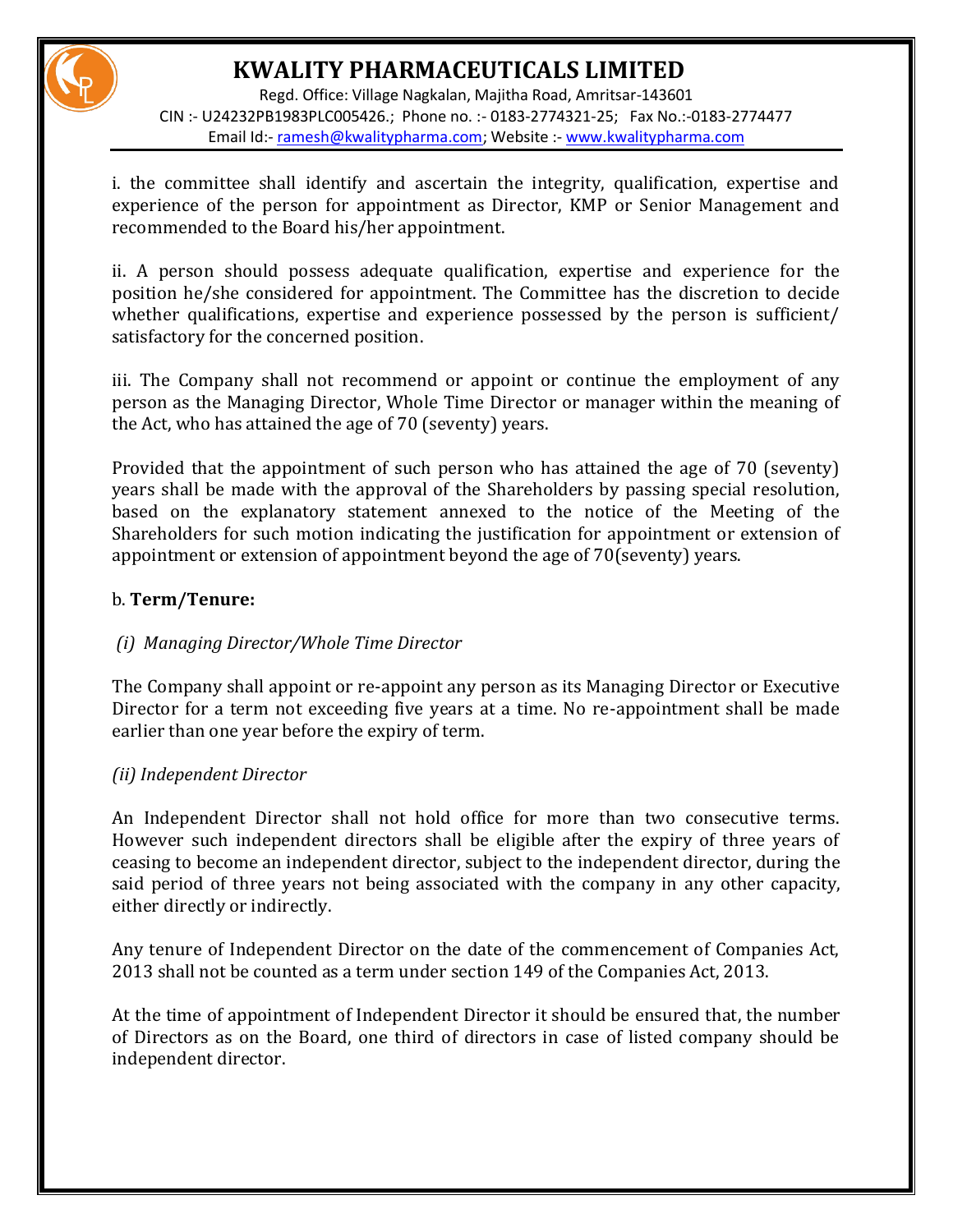

Regd. Office: Village Nagkalan, Majitha Road, Amritsar-143601 CIN :- U24232PB1983PLC005426.; Phone no. :- 0183-2774321-25; Fax No.:-0183-2774477 Email Id:- [ramesh@kwalitypharma.com;](mailto:ramesh@kwalitypharma.com) Website :- [www.kwalitypharma.com](http://www.kwalitypharma.com/)

### c. Evaluation:

The Committee shall carry out evaluation of performance of every Director, KMP and Senior Management Personnel at regular interval (Yearly).

### d. Removal:

Due to reason for any disqualification mentioned in the Companies Act, 2013, and Rules made there under any other applicable act, rules and regulations, the Committee may recommend, to the Board with reasons recorded in writing, removal of a Director and KMP subject to the provisions and compliance of the said Act, rules and regulations.

### e. Retirement:

The Directors and KMP shall retire as per the applicable provisions of the Companies Act, 2013 and the prevailing policy of the Company. The Board will have the discretion to retain the Director, KMP, Senior Management Personnel in the same position/remuneration or otherwise even after attaining the retirement age, for the benefit of the Company.

### *IV. Policy Relating to Remuneration for the Whole Time Director, KMP and Senior Management Personnel:*

The remuneration/compensation/ commission, etc, to the Directors, KMP and Senior Management Personnel will be determined by the Committee and recommended to the Board for approval of the Shareholders of the Company and Central Government wherever required.

### A. Remuneration to Non- Executive/ Independent Directors:

### *Sitting Fees*

The Non-Executive Directors shall be paid sitting fee for attending the Board and Committee meetings. The amount of shall be as recommend by the Nomination and Remuneration Committee and approved by the Board subject to the limits specified under the Act or by the Central Government from time to time. In addition, the Directors shall be paid for travel and accommodation expenses in connection with Board/ Committee meetings of the Company.

### *Commission*

No commission shall be paid to the Non-Executive/ Independent Directors.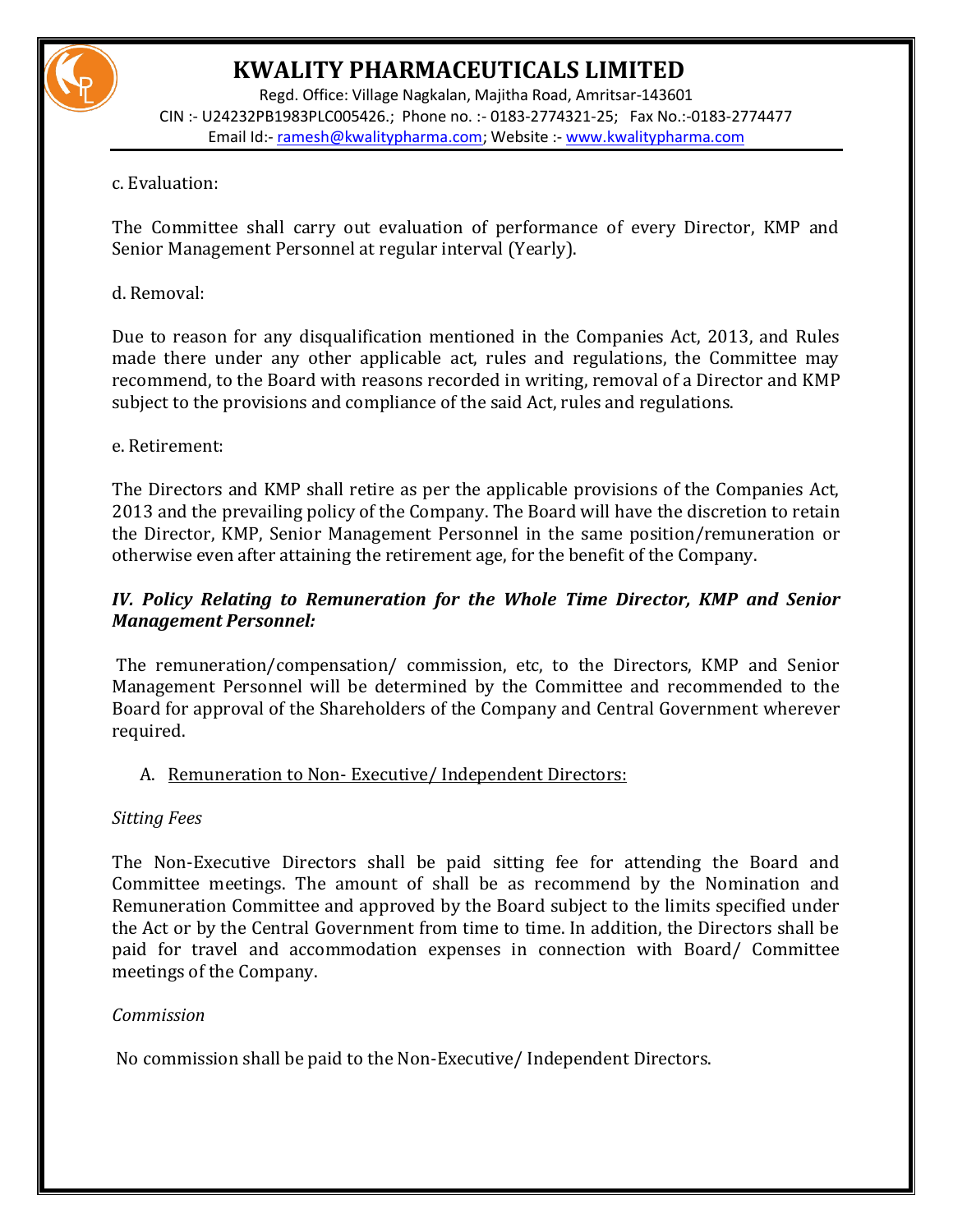

Regd. Office: Village Nagkalan, Majitha Road, Amritsar-143601 CIN :- U24232PB1983PLC005426.; Phone no. :- 0183-2774321-25; Fax No.:-0183-2774477 Email Id:- [ramesh@kwalitypharma.com;](mailto:ramesh@kwalitypharma.com) Website :- [www.kwalitypharma.com](http://www.kwalitypharma.com/)

### *Stock Options*

Independent Directors shall not be entitled to sock option of the Company. *B. Remuneration of Executive/ Whole Time Director*

General Principal for the remuneration of the Executive/Whole Time- Director/ Key Management Personnel and others:

- To compensate all executive adequately so as to attract, retain and motivate the best talents at all levels. In order to attract and retain managerial expertise, the elements of the remuneration of the members of the Executive Board/Key Managerial Personnel and Senior management personnel shall be determined on the basis of their performance, the function they perform and the value they create as well as of the conditions in other companies. Care should be taken to ensure that there is minimum disparity between compensation level of existing and new employees.
- To compensate the employees for updating themselves with the changing requirements of the business and laws and enhance their capabilities for the benefit of the organization for attending skill development programmes and courses.

The Executive/ Whole -Time Directors shall be paid salary keeping in view the overall permissible managerial remuneration as per Section 197 of the Companies Act, 2013.

Increment to the existing remuneration/compensation structure may be recommended by the Committee to the Board which should be within the slabs approved by the Shareholders in the case of Whole Time Director. Increment shall be effective from 1st April in respect of Whole Time Director and other employees of the Company.

### *Minimum Remuneration*

If, in any financial year, the Company has no profits or its profits are inadequate, the Company shall pay remuneration to its Whole Time Director in accordance with the provisions of Schedule V of the Companies Act,2013 and if it is not able to comply with such provisions, with the previous approval of the Central Government.

### *Excess Remuneration:*

If the Whole-Time Director draws or receives, directly or indirectly by way of remuneration any such sums in excess of limits prescribed under the Companies Act, 2013 or without the prior sanction of the Central Government, where required he/she shall refund such sums to the Company and until such sum is refunded, hold it in trust for the Company. The Company shall not waive recovery of such sum refundable to it unless permitted by the Central Government.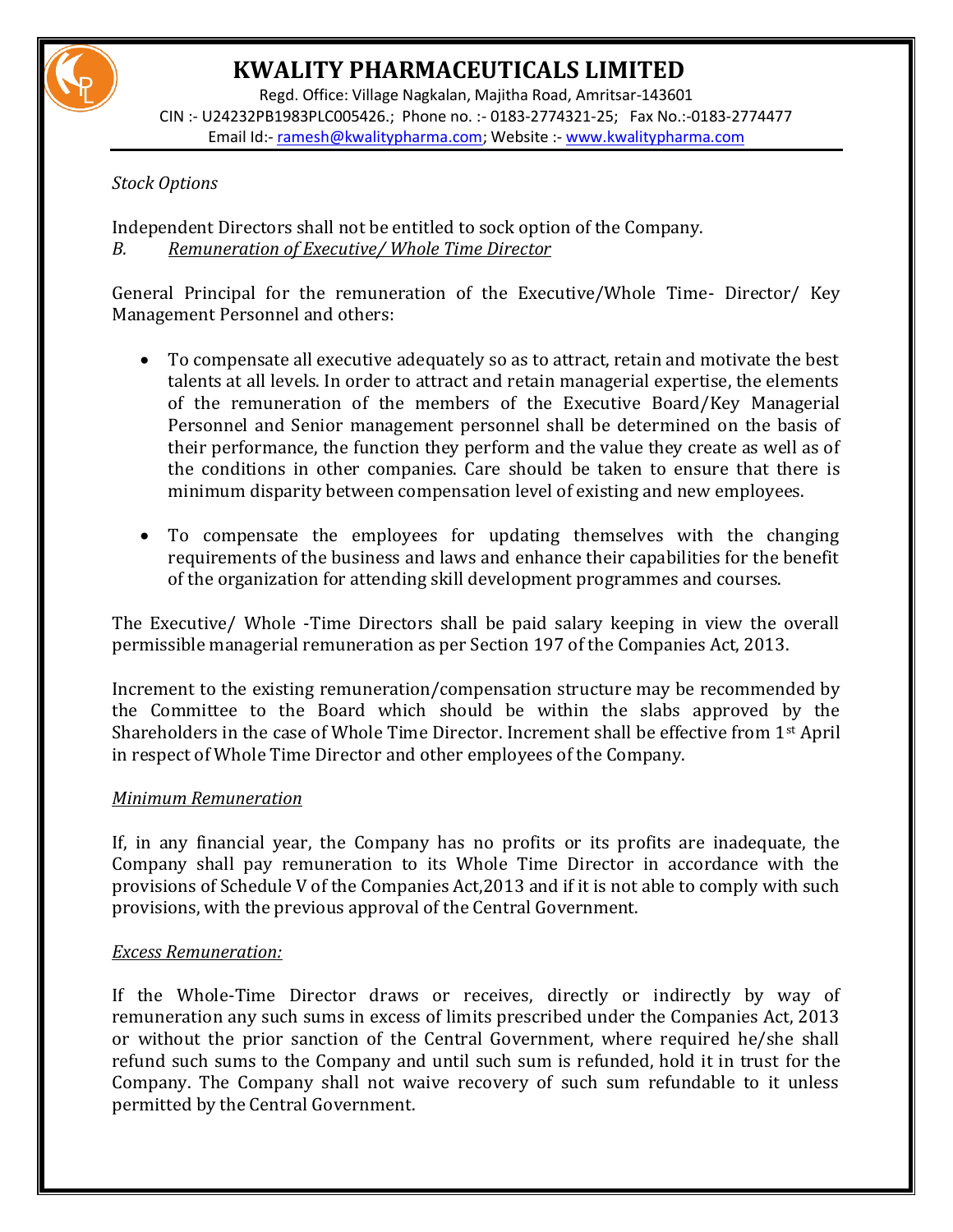Regd. Office: Village Nagkalan, Majitha Road, Amritsar-143601 CIN :- U24232PB1983PLC005426.; Phone no. :- 0183-2774321-25; Fax No.:-0183-2774477 Email Id:- [ramesh@kwalitypharma.com;](mailto:ramesh@kwalitypharma.com) Website :- [www.kwalitypharma.com](http://www.kwalitypharma.com/)

### *C. Remuneration of Key Management Personnel and Senior Management Personnel:*

Each element of the remuneration should be weighted in order to ensure a continuous positive development of the Company both in the short and long term.

*(i) Fixed salary, allowances and perquisites*

### *a. Basic Salary:*

The basic salary for all new recruitments shall be decided based on negotiations. At the time of recruitment, HRD should ensure that the salary is within the salary range of that particular grade in which the executive is to be recruited. Subsequently changes in the basic salary will be effected only at the time of an annual increment based performance/ promotion.

### *b. House Rent Allowance:*

For all grades HRA will be 50% of the basic in metros and 40% in non- metro ( for existing executives in grade 5 and above whose HRA is 50% of basic in non- metro, the HRA will be brought down to 40% of basic and differential amount will be added as Special Allowance).

### *c. Conveyance Allowance:*

This is fixed amount as per grade, it is provided for travel to and from the place of residence to work.

### *d. Special Allowance:*

This is a variable component of the salary and is decided on case to case basis, depending upon the job profile/special circumstances of the employee.

### *e. Leave Travel Assistance:*

This is a fixed amount as per grade and applicable to all executives. It is provided as financial assistance to travel to any place in India for the executive and his/her family while on leave.

### *f. Medical Reimbursement Facility*

Medical reimbursement is paid to executives for medical treatments and Health checkup for self and family.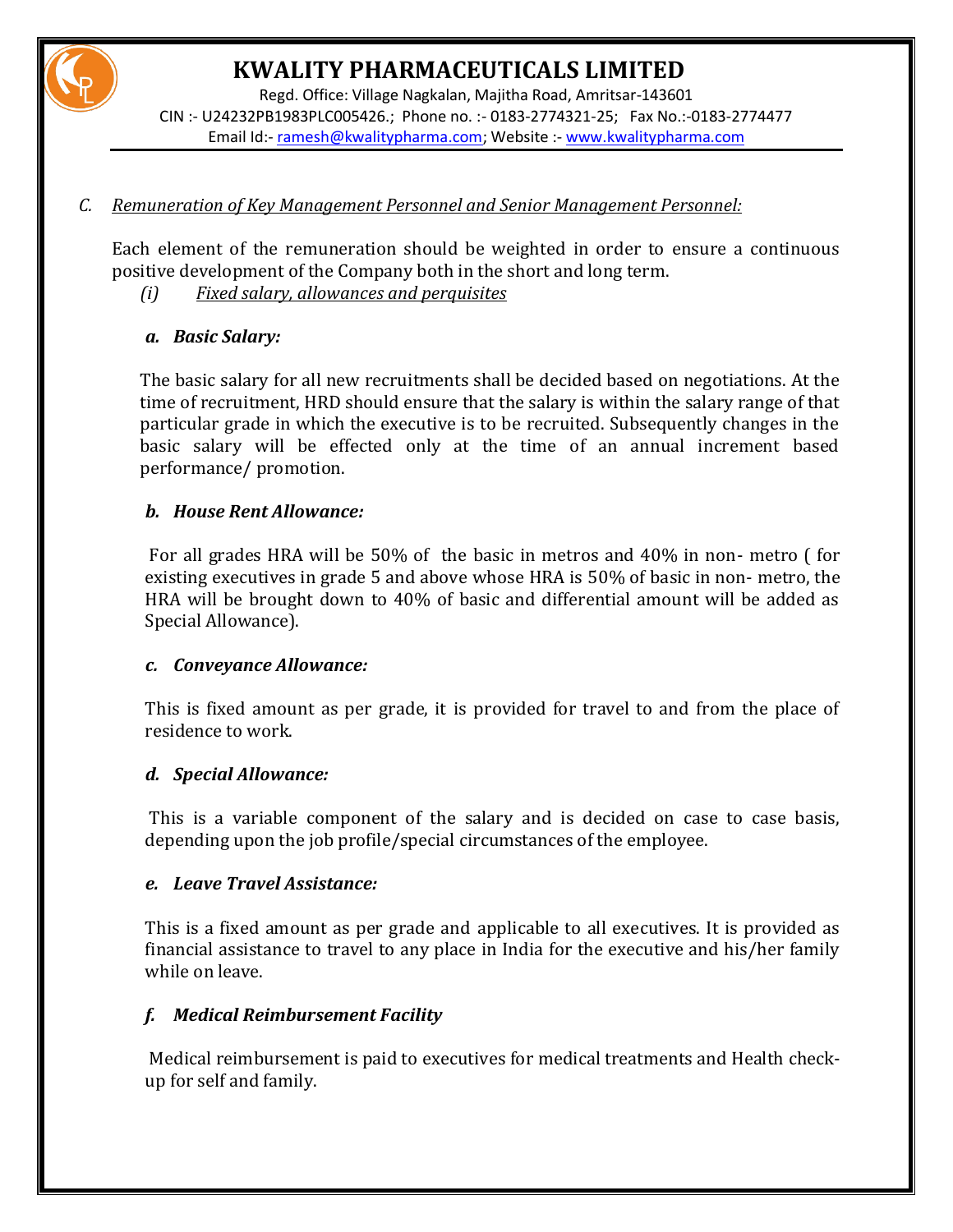Regd. Office: Village Nagkalan, Majitha Road, Amritsar-143601 CIN :- U24232PB1983PLC005426.; Phone no. :- 0183-2774321-25; Fax No.:-0183-2774477 Email Id:- [ramesh@kwalitypharma.com;](mailto:ramesh@kwalitypharma.com) Website :- [www.kwalitypharma.com](http://www.kwalitypharma.com/)

### *g. Retrial Funds:*

This include provident fund, Gratuity and Leave encashment payable to employees and will be governed by the rules of the individual funds/ company policy as per appropriate.

### **(ii) Annual Performance Bonus:**

Annual Performance Bonus is a variable incentive award in order to encourage the management team to meet the short- terms as well as long-term goals of the Company. The Board considers it appropriate that incentive programmes exist for Executive/ Whole-Time Directors and Senior Management personnel of the Company. Such incentive programmes may comprise any form of performance bonus, etc.

Annual bonus arrangements are one year bonus schemes. The annual bonus payments are conditional upon compliance in full or in part with the terms and targets defined by the company and payable to the employees who are in service/ extension at the time of declaring bonus.

### **(iii) Promotion/ Increments**

A promotion is a career opportunity for an employee that involves greater responsibilities and may also involve an increase in salary, and a change in title. In the normal course, an employee should have completed at least a minimum of 1 year of service in the Company, prior to being eligible for any kind of promotion.

The Company shall have a process of carrying out an annual appraisal of all its KMP and Senior Management personnel to assess their performance for the previous financial year. The appraisal shall form the basis for any increments that may be considered.

The criteria of evaluation of promotions/increments would, inter alia, be as follows.

- 1. Need of the Organization.
- 2. On basis of performance appraisal scores.
- 3. Attendance (excluding Privilege Leave)
- 4. Competencies of Education
- 5. Honesty and Sincerity
- 6. Due weightage to good service record in terms of :
	- Multi –tasking ability- Ability to do more than one task.
	- Behavior with subordinates, colleagues, peers
	- Demonstrated ability to improve quality, productivity, safety, cost and efficiency.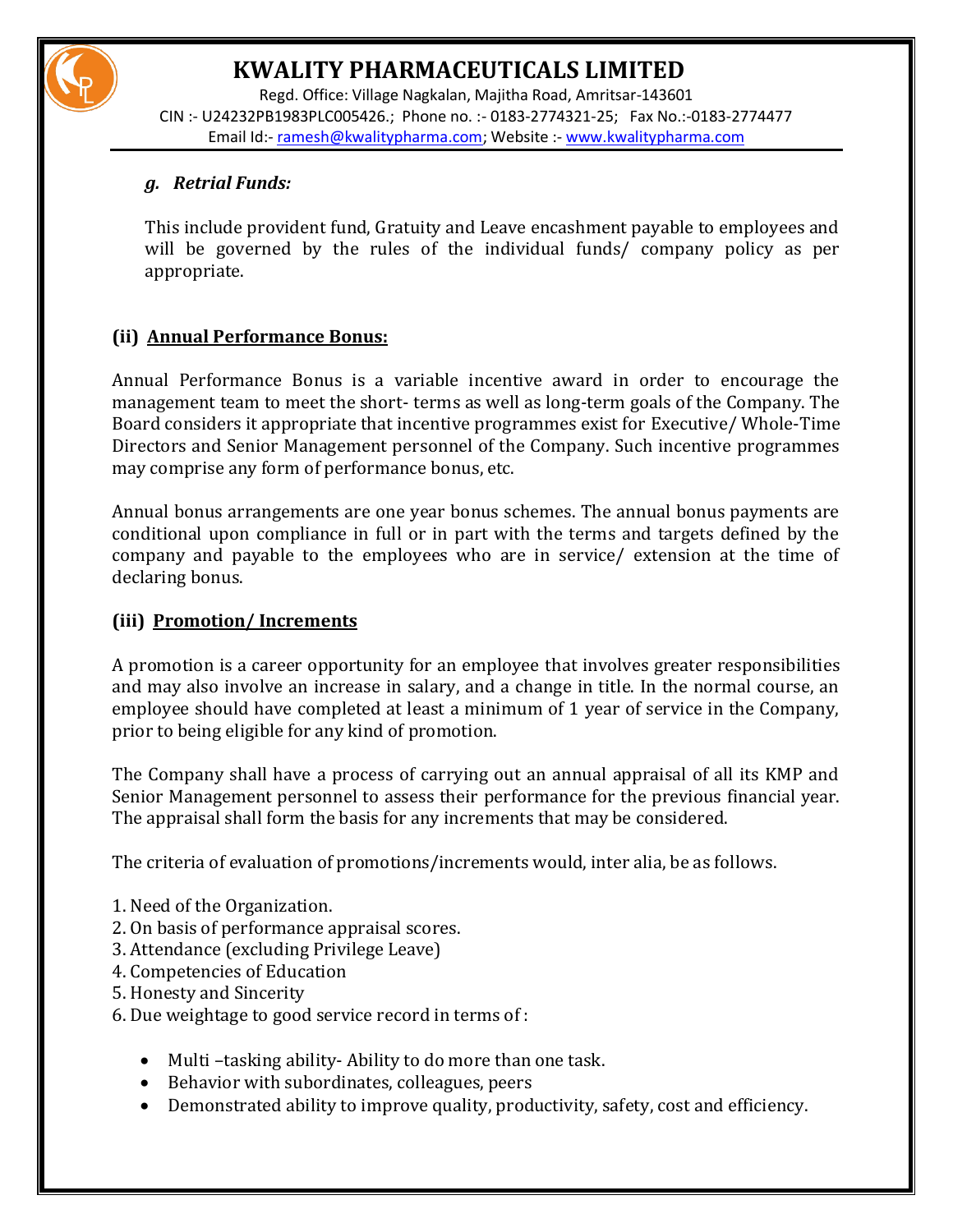Regd. Office: Village Nagkalan, Majitha Road, Amritsar-143601 CIN :- U24232PB1983PLC005426.; Phone no. :- 0183-2774321-25; Fax No.:-0183-2774477 Email Id:- [ramesh@kwalitypharma.com;](mailto:ramesh@kwalitypharma.com) Website :- [www.kwalitypharma.com](http://www.kwalitypharma.com/)

- Consistency in the quality of work
- Willingness to accept tasks.
- Ability to finish tasks on time and upto the desired level of efficiency.

Points to be considered for promoting an employee

- Actual achievements against Key Responsibilities, Objectives (Action Plans), and measurements of performance factors leading to the overall scores of the appraisal; competency at new level for the employee being considered for promotion;
- Overall growth plan of the Organization;
- The promotion should lead to adding on more responsibilities;
- Education shall be used as a note of the main criteria for promotion of any person to a Senior managerial cadre and above; he should possess at least Masters level degree or PG Diploma from a recognized institute.

### *V. Membership:*

- (a) The Committee shall comprise of at least (3) Directors, all of whom shall be non-executive Directors and at least half shall be Independent Directors.
- (b) The Board shall reconstitute the Committee as and when required to comply with the provisions of the Act and the SEBI Listing Regulation.
- (c) The quorum for the meeting of the Nomination and Remuneration Committee shall either be two members or one third of the total strength of the Committee, whichever is higher (including at least one independent director in attendance).
- (d) Membership of the Committee shall be disclosed in the Annual Report.
- (e) Terms of the Committee shall be continued unless terminated by the Board of Directors.

### *VI. Chairperson:*

- a) Chairperson of the Committee shall be an Independent Director.
- b) Chairperson of the Company may be appointed as a member of the Committee but shall not be a chairman of the Committee.
- c) In the absence of the Chairperson, the members of the Committee present at the meeting shall choose one amongst them to act as Chairperson.
- d) Chairman of the Nomination and Remuneration Committee meeting could be present at the annual general meeting or may nominate some other member to answer the shareholders' queries.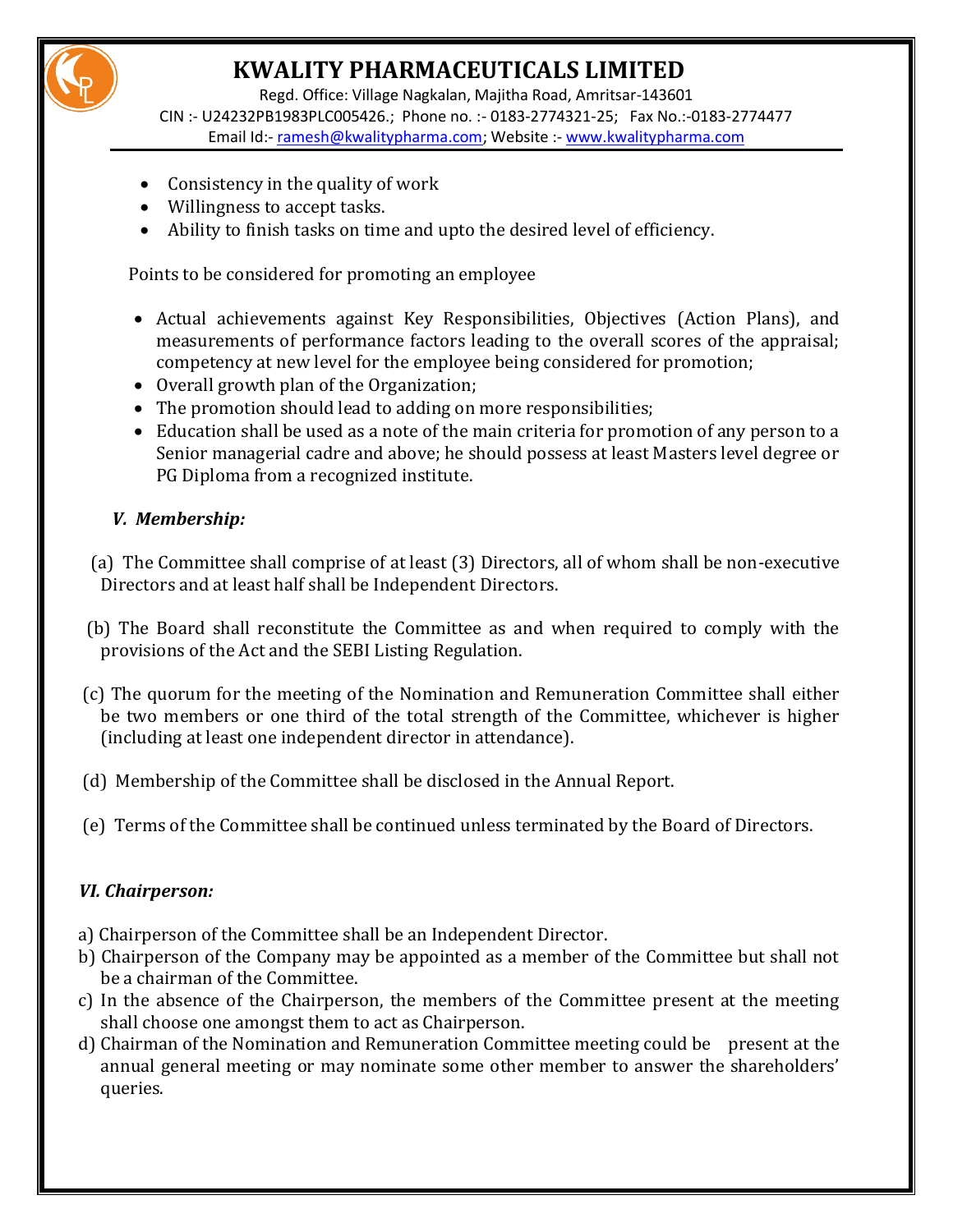

Regd. Office: Village Nagkalan, Majitha Road, Amritsar-143601 CIN :- U24232PB1983PLC005426.; Phone no. :- 0183-2774321-25; Fax No.:-0183-2774477 Email Id:- [ramesh@kwalitypharma.com;](mailto:ramesh@kwalitypharma.com) Website :- [www.kwalitypharma.com](http://www.kwalitypharma.com/)

### *VII. Frequency of Meetings:*

The Nomination and Remuneration Committee shall meet once a year.

### *VIII. Committee members' Interests:*

- a) A member of the Committee is not entitled to be present when his or her own remuneration is discussed at a meeting or when his or her performance is being evaluated.
- b) The Committee may invite such executives, as it considers appropriate, to be present at the meeting of the Committee.

### *IX. Secretary:*

The Company Secretary of the Company shall act as a Secretary of the Committee.

Duties with respect to Nomination:

The duties of the Committee in relation to nomination matters include:

- (a) Ensuring that there is an appropriate induction in place for new Directors and members of Senior Management and reviewing its effectiveness;
- (b) Ensuring that on appointment to the Board, Independent Directors receives a formal letter of appointment in accordance with the Guidelines provided under the Act;
- (c) Identifying and recommending Directors who are to be put forward for retirement by rotation;
- (d) Determining the appropriate size, diversity and composition of the Board;
- (e) Setting a formal and transparent procedure for selecting new directors for appointment to the Board.
- (f) Developing a succession plan for the Board and Senior Management and regularly reviewing the plan;
- (g) Evaluating the Performance of the Board Members and Senior Management in the context of Company's performances from business and compliance prespective;
- (h) Recommend any necessary changes to the Board and
- (i) Considering any other matters, as may be requested by the Board.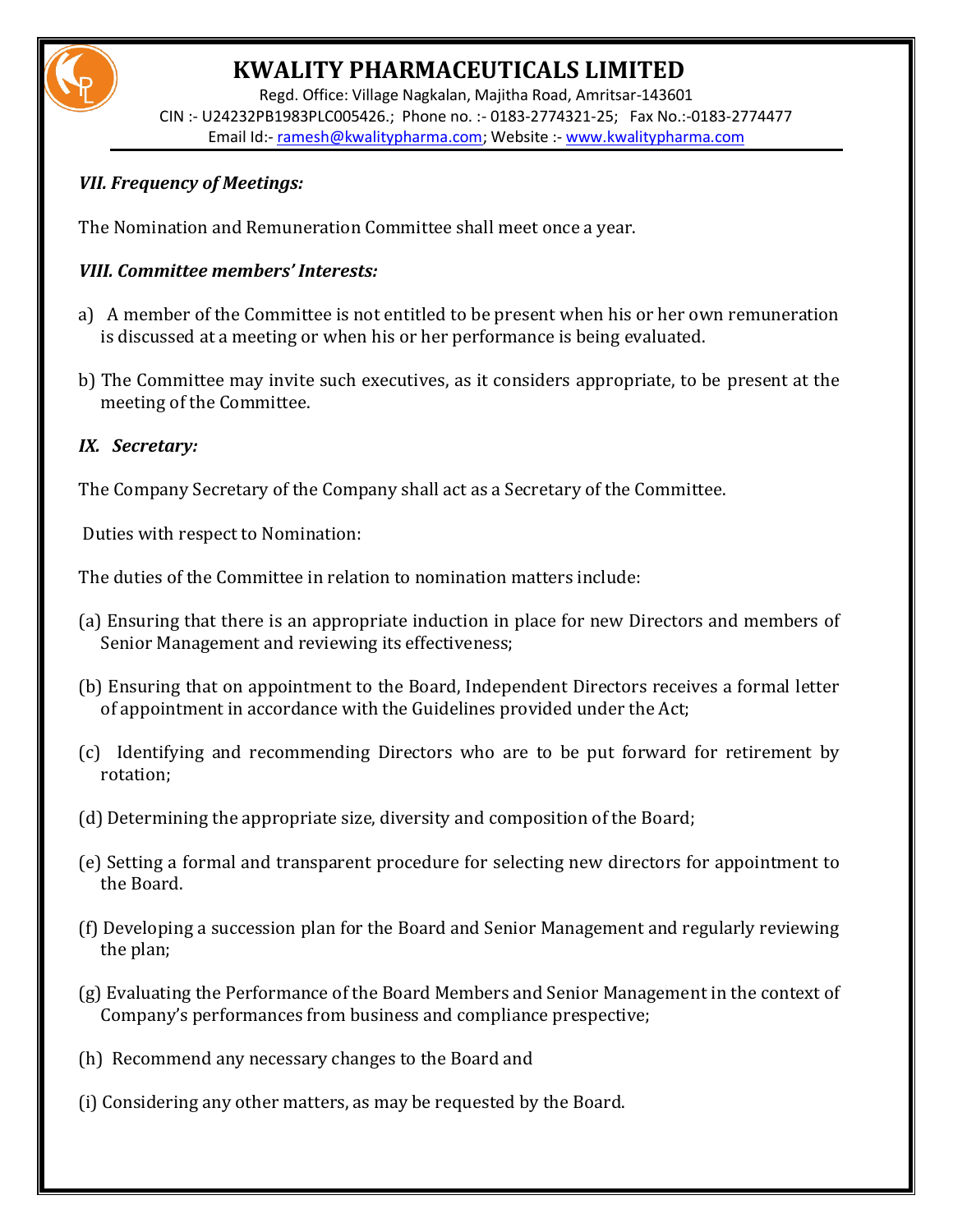Regd. Office: Village Nagkalan, Majitha Road, Amritsar-143601 CIN :- U24232PB1983PLC005426.; Phone no. :- 0183-2774321-25; Fax No.:-0183-2774477 Email Id:- [ramesh@kwalitypharma.com;](mailto:ramesh@kwalitypharma.com) Website :- [www.kwalitypharma.com](http://www.kwalitypharma.com/)

Duties with respect the remuneration:

The duties of the Committee in relation to remuneration matters include:

- (i) To consider and determine the remuneration policy, based on the performance and also bearing in mind that the remuneration is reasonable and sufficient to attract retain and motivate members of the Board and such other factors as the Committee shall deem appropriate all elements of the remuneration of the members of the Board.
- (ii) To recommend and approve the remuneration of the Senior Management including Key Managerial Personnel of the Company maintaining a balance between fixed and variable pay reflecting short and long term performance objective appropriate to the working of the Company.
- (iii) To delegate any of its powers to one or more of its members or the Secretary of the Committee.
- (iv) Considering any other matters, as may be requested by the Board.

### *XI. Minutes of the Committee Meeting:*

 Proceedings of all Meetings must be minutes and signed by the Chairman of the Committee at the subsequent meeting. Minutes of the Committee Meeting will be tabled at the subsequent Board and Committee Meeting.

### *XII. Deviations from this policy:*

 Deviations on elements of this policy in extraordinary circumstances, when deemed necessary in the interest of the Company, will be made if there are specific reasons to do so in an individual case.

### *XIII. Amendment:*

 Any change in the policy shall be approved by the Board of Directors or any of its Committee (as may be authorized by the Board of Directors in this regard). The Board of Directors or any of its authorized Committees shall have the right to withdraw and/or amend any part of this policy or the entire Policy, at any time, as it deem fit, or from time to time, and the decision of the Board or its Committee in this respect shall be final and binding. Any subsequent amendments/modifications in the Listing Regulations and/or any other laws in this regard shall automatically apply to this policy.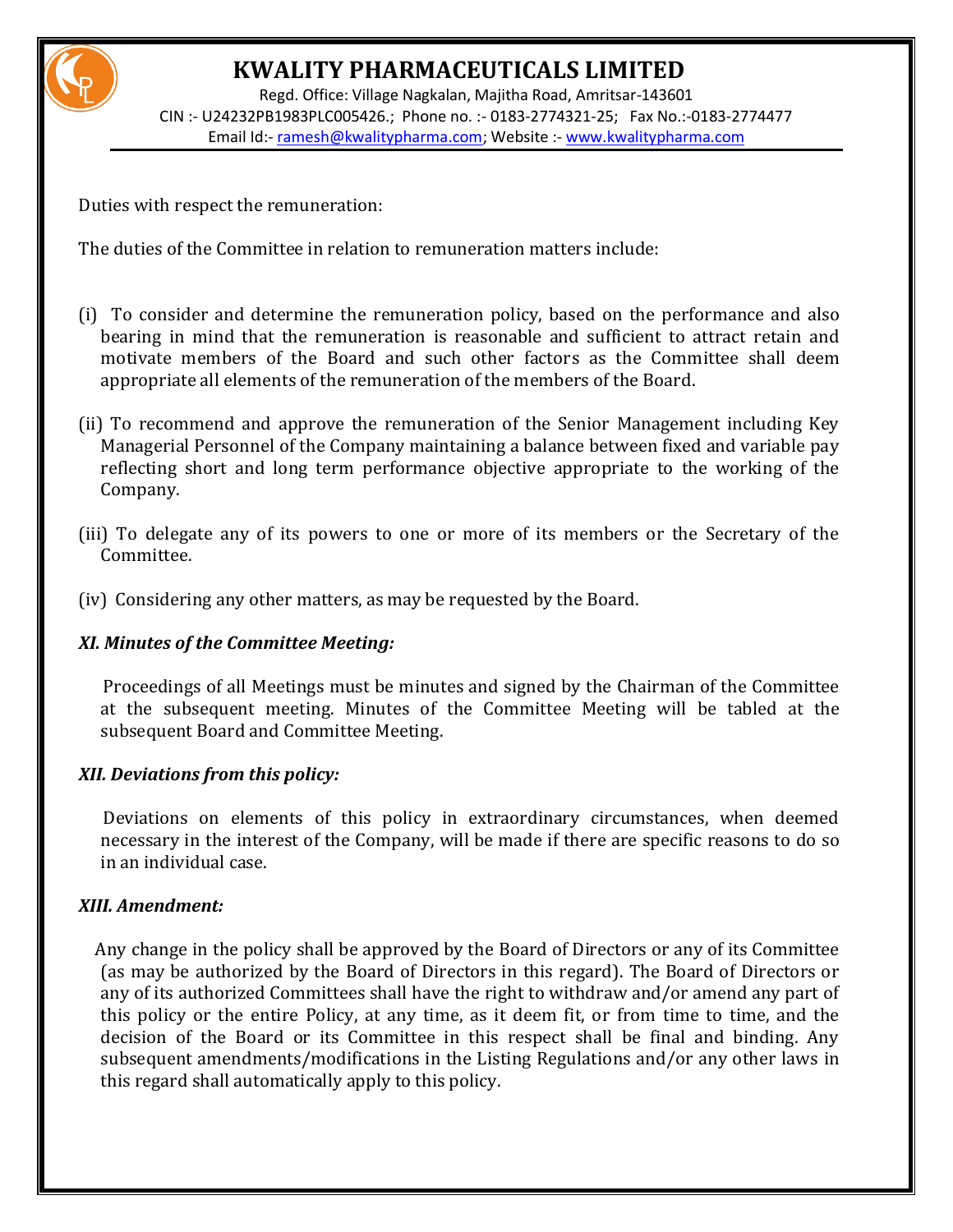

Regd. Office: Village Nagkalan, Majitha Road, Amritsar-143601 CIN :- U24232PB1983PLC005426.; Phone no. :- 0183-2774321-25; Fax No.:-0183-2774477 Email Id:- [ramesh@kwalitypharma.com;](mailto:ramesh@kwalitypharma.com) Website :- [www.kwalitypharma.com](http://www.kwalitypharma.com/)

### **PERFORMANCE EVALUATION POLICY OF BOARD AND INDIVIDUAL DIRECTORS**

### **1. PREAMBLE**

 Good governance envisages a continuous process of planning, setting discretions, monitoring progress, evaluating performance and accessing results. As part of this process it would be imperative for the Board of Directors of Kwality Pharmaceuticals Limited (the Company) to evaluate the Board's collective and individual performance on an annual basis.

 The evaluation process is intended to assess the collective performance of the Board and the effectiveness of the Board in fulfillment of its principle responsibility of ensuring corporate governance.

### **2. PURPOSE AND SCOPE**

Each year the Board of directors (the Board) of the Company will carry out an evaluation of its own performance and also of individual director. Performance evaluation is designed to:

(a) Review the pre-determined role of the Board and individual Directors;

(b) Annually assess how well directors are discharging their responsibilities; collectively by assessing the Board's effectiveness; and individually by assessing the quality of Directors' contribution to general discussions, business proposals and governance responsibilities;

(c) Annually assess the performance of directors in their duties. This is achieved by collectively assessing the Board's effectiveness and by individually assessing the quality of Directors' contribution to general discussions, business proposals and governance responsibilities;

(d) Regularly evaluates the Directors' confidence in the integrity of the Company, the quality of the discussions at Board meetings, the credibility of the reports and information they receive, the level of interpersonal cohesion between Board members and the degree of Board knowledge; and

(e) Enable Board members, individually and collectively, to develop the key skills required to meet foreseeable requirements with timely preparation, agreed strategies and appropriate goals.

### **3. PROCEDURE FOR EVALUATION**

There shall be three categories of evaluation:

a) Evaluation of Performance of Board;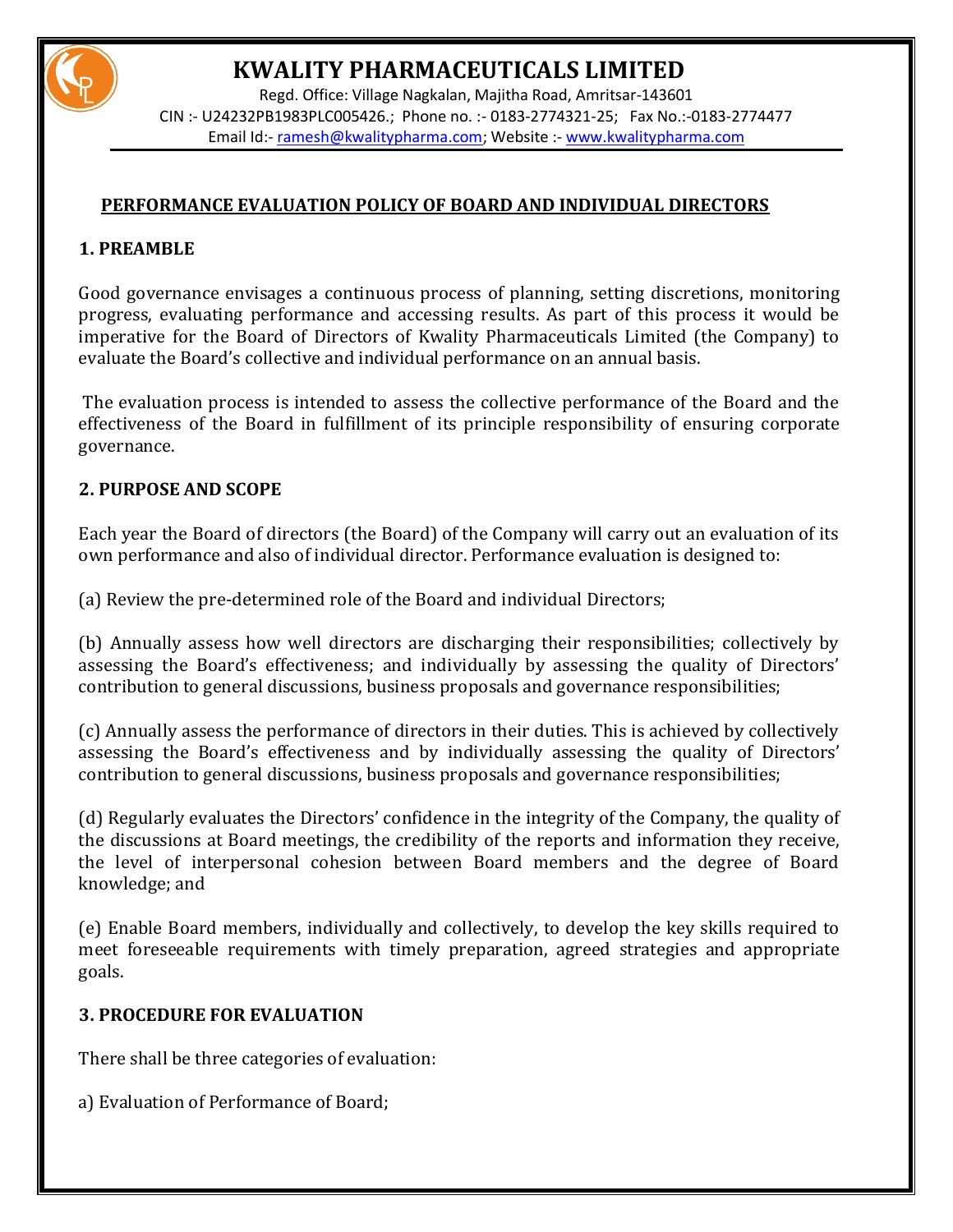

Regd. Office: Village Nagkalan, Majitha Road, Amritsar-143601 CIN :- U24232PB1983PLC005426.; Phone no. :- 0183-2774321-25; Fax No.:-0183-2774477 Email Id:- [ramesh@kwalitypharma.com;](mailto:ramesh@kwalitypharma.com) Website :- [www.kwalitypharma.com](http://www.kwalitypharma.com/)

- b) Evaluation of Performance of Executive Directors;
- c) Evaluation of Performance of Non Executive Directors.

### **Factors**

 The Board of Directors may consider the detailed below parameters for the purpose of evaluating the performance of particular director. In respect of each of evaluation factors, various aspects have been provided to assist with the evaluation process in respect of performance of Board, Independent Directors and Non- Independent Executive Directors, as such evaluation factors may vary in accordance with their respective function and duties.

### *Rating Scale*

| Performance      | Scale |
|------------------|-------|
| Excellent        |       |
| Good             |       |
| Satisfactory     | ◠     |
| Need Improvement |       |
| Unacceptable     |       |

### *Criterion*

### **Criterion for evaluation of performance of Board**

The primary survey shall be the Annual Board Performance evaluation. It shall cover following three board areas of Board accountability.

- 1. Board responsibilities;
- 2. Board operations
- 3. Board effectiveness.

The performance evaluation of the Board shall be done by the Independent Directors

### **Criterion for evaluation of performance of Independent Directors**

- Compliance with Articles of Association, Companies Act & other laws
- Compliance with ethical standards and Code of Conduct of Company
- Assistance implementing corporate governance practices
- Rendering independent, unbiased opinion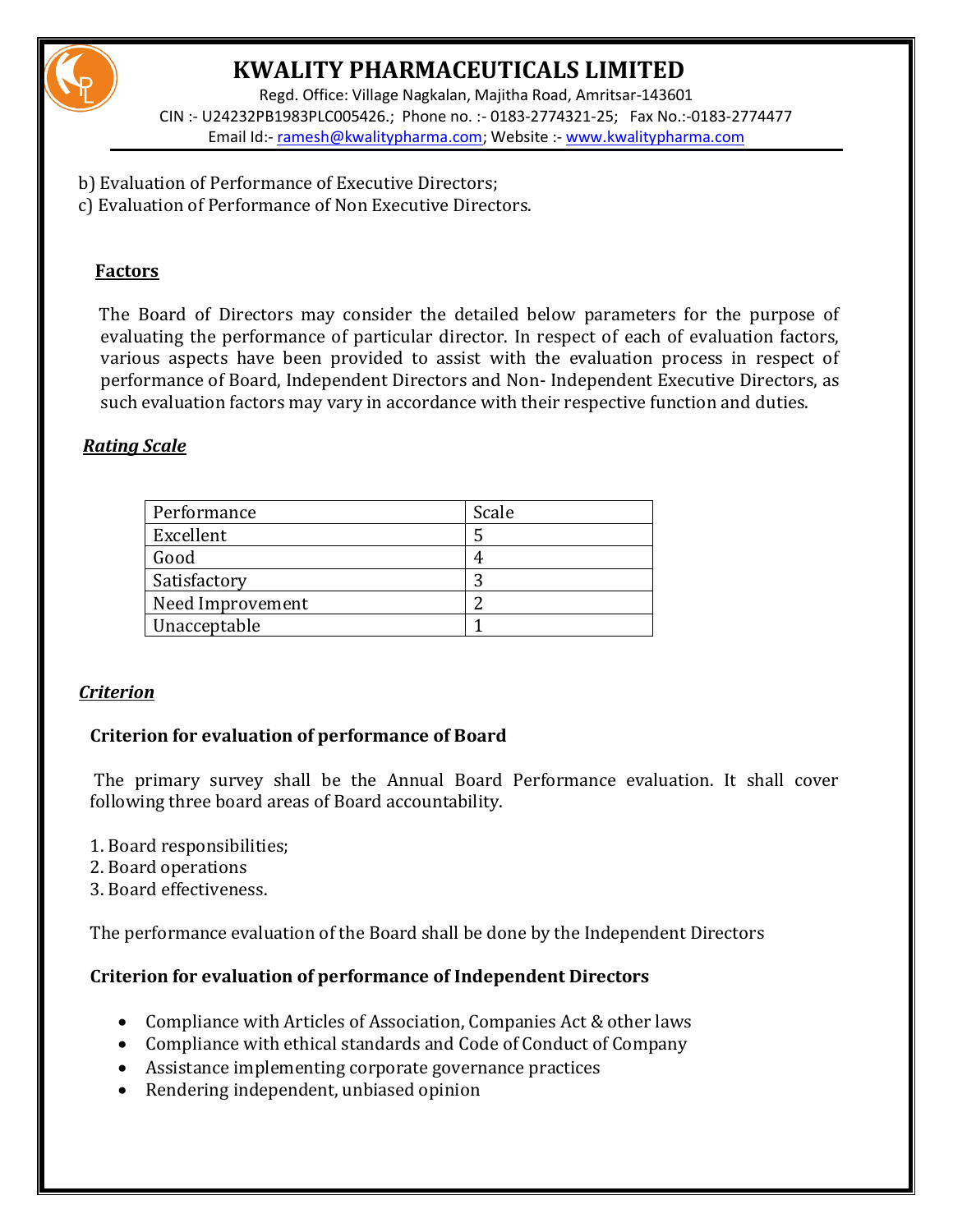

Regd. Office: Village Nagkalan, Majitha Road, Amritsar-143601

CIN :- U24232PB1983PLC005426.; Phone no. :- 0183-2774321-25; Fax No.:-0183-2774477 Email Id:- [ramesh@kwalitypharma.com;](mailto:ramesh@kwalitypharma.com) Website :- [www.kwalitypharma.com](http://www.kwalitypharma.com/)

- Attendance and presence in meetings
- Leadership qualities
- Qualifications
- Disclosure of non-independence, if exists
- Independent view on key appointments and strategy formulation
- Objective evaluation of Board's performance
- Review of integrity of financial information and risk management
- Safeguard of Stakeholders' interests
- Appointment and removal of Key Managerial Personnel
- Determination of level of remuneration of Key Managerial Personnel
- Updation of skills and knowledge
- Punctuality
- Information regarding external environment
- Seeking expert opinion, when required
- Raising of concerns to the Board
- Safeguarding interest of whistle-blowers under vigil mechanism
- Reporting of frauds, violation etc.
- Team work attributes
- Safeguard of confidential information.

The performance evaluation of non-executive independent directors shall be done by entire board of directors (excluding the director being evaluated).

### **Criterion for evaluation of performance of Executive Directors**

- Compliance with Article of Association, Companies Act and other laws
- Strategies planning- financial & business
- Monitoring Performance against plans
- Compliance with ethical standards & code of conduct
- Excising duties diligently
- Qualifications and Experience
- Punctuality
- Disclosure of Interest
- Leadership Skills
- Motivating employees, providing assistance & directions

The performance evaluation of the Chairman and Executive Directors shall be done by the independent Director.